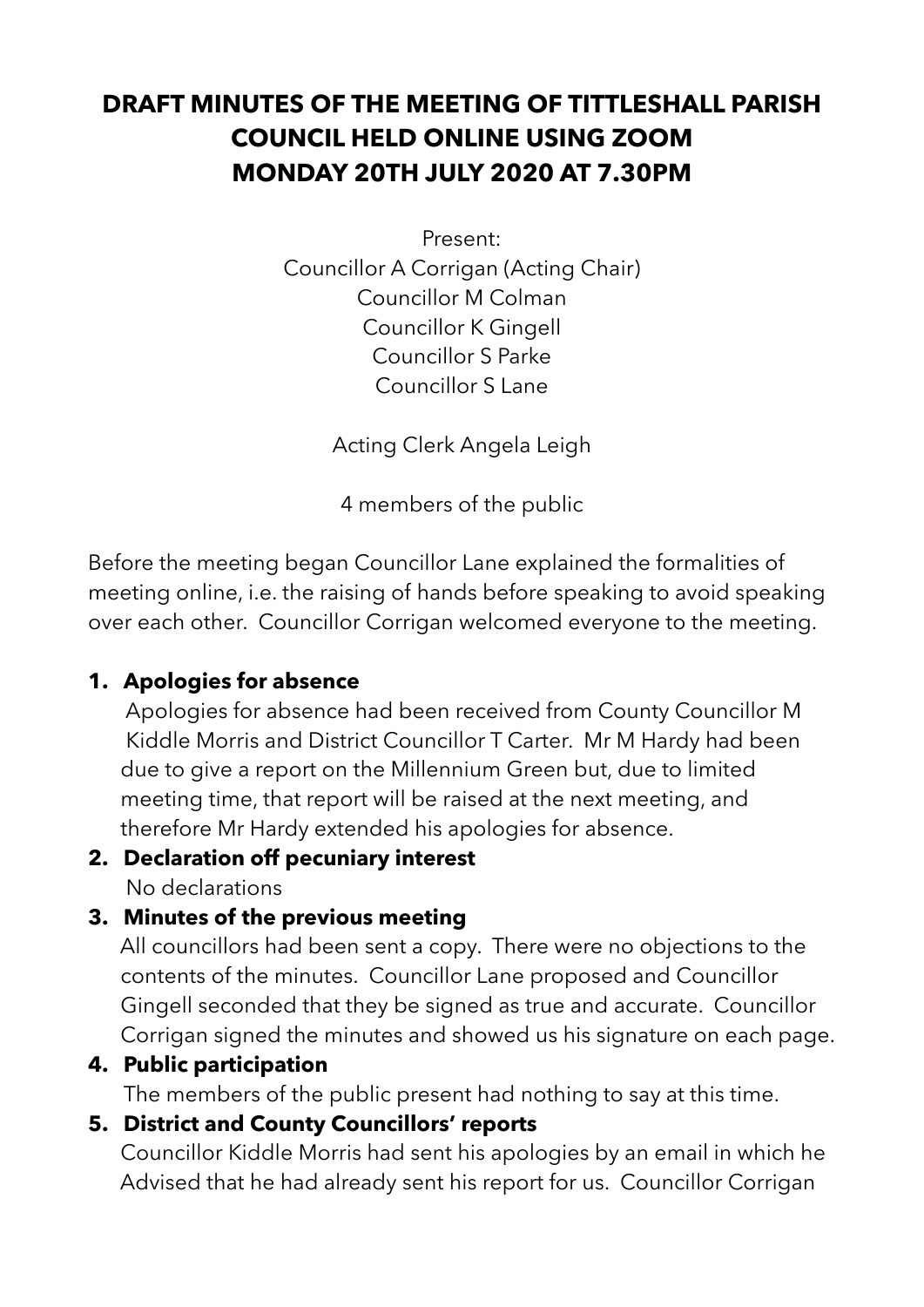had not received it. The acting clerk said she would forward it in order for it to be inserted into the minutes. The report can be seen as a separate document No report had been received from Councillor Carter, who had advised that all new and relevant information was being circulated on a regular basis directly from the District Council.

#### **6. Planning**

#### **6.1 Applications**

#### **6.1.1 3SR/2020/0006/SCR - Manor Farm, Fakenham Road, Tittleshall. Three new poultry houses, three feed silos, soft landscaping for ranging areas, site screening, and outside roaming area associated with each house.**

 Councillor Corrigan advised that the Parish Council had received numerous emails about this matter, but had only just received notice that it is not currently a full planning application and that it is a scoping document; that the current application is to find out whether the council will want a full environmental assessment made. He advised that there was no longer immediate pressure to get comments to the council and that there will be a full planning application submitted around the beginning of September. Councillor Corrigan opened the floor to members of the public for any comments. Two parishioners said that they were pleased that the village has more time to assess the proposal. Councillor Corrigan advised that the council would be producing and posting a document about the possible poultry farm through all residents' doors. Councillor Gingell asked for confirmation of the official term for the current application. Councillor Corrigan advised that the official term is 'screening opinion', but it is colloquially known as a 'scoping application'. Councillor Gingell said that parish councillors needed to recognise that.

#### **6.1.2 3PL/2020/0642/F - High House Farm, Litcham Road, Tittleshall. Erection of calf shed.**

 Councillor Corrigan said that parish councillors had already advised that they believe it to be an acceptable application and they have no objections. He continued that the shed would be hidden behind the sheds already in situ and the screening of trees.

#### **7. Finance**

#### **7.1 Signing off of annual accounts**

Councillor Corrigan advised that all councillors had received copies.